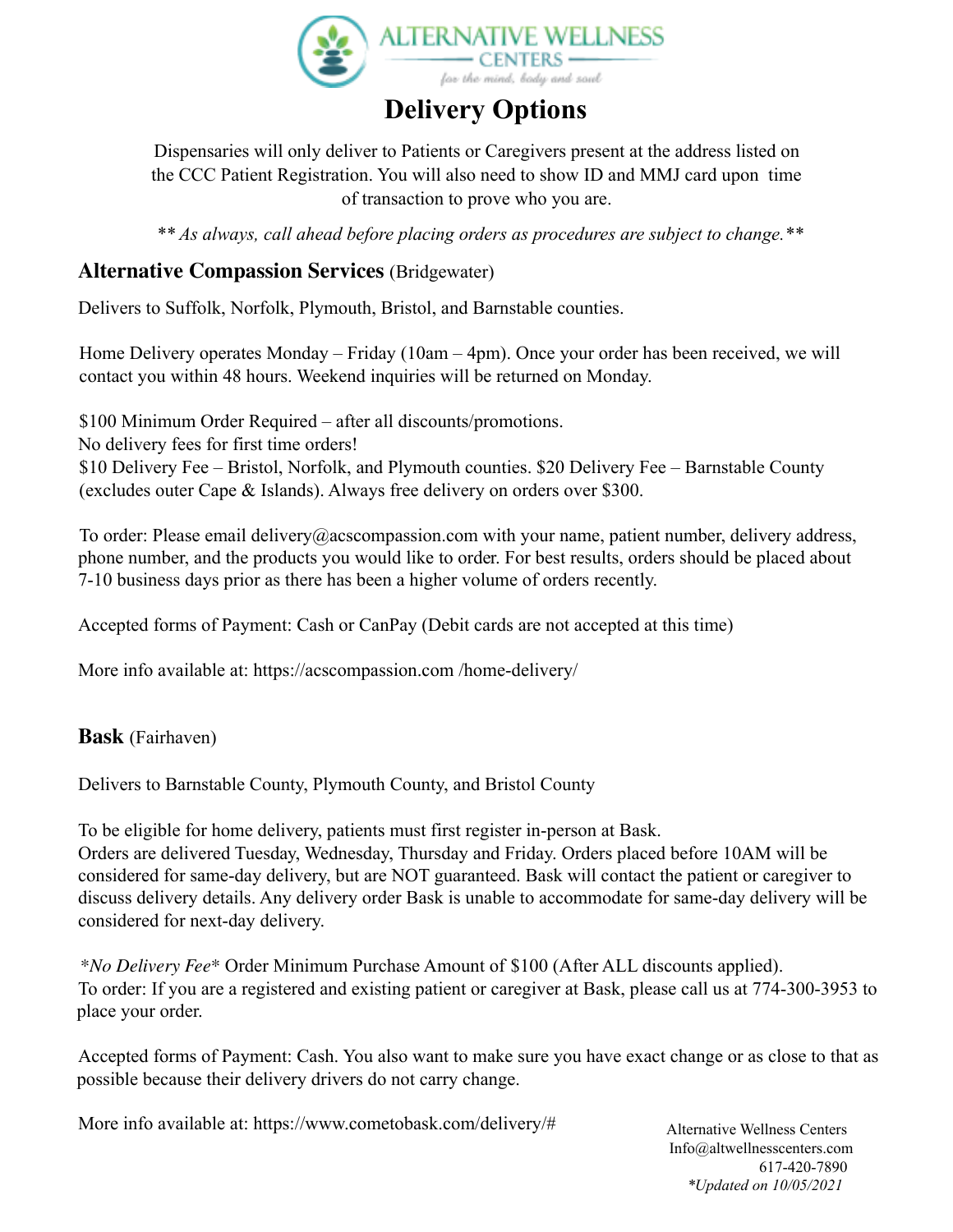

#### **In Good Health** (Brockton)

Due to increased program popularity we are able to offer lower delivery cost to our patients! In Good Health will be offering free delivery to all patients in our blue delivery zone, with a \$75 minimum order. And, patients in the red delivery zone will now pay just \$10 for delivery, with a \$100 minimum order. Red zone patients will get free delivery on orders over \$250!

They also offer different delivery-specials each day of the week: Monday: 10% Off Edibles Tuesday: 10% Off Concentrates Wednesday: \$10 Pre-Rolls Thursday:10% Off Edibles Friday:10% Off Accessories & Apparel Saturday: \$10 Pre-Rolls Sunday: Double Patient Rewards Points

To order: You would need to fill out a delivery application. Once that is submitted and confirmed, you can place an order through their website or by calling (508) 682-1510

Accepted forms of Payment: Cash only.

More info available at www.ingoodhealthma.com/delivery-program

# **Garden Remedies** (Melrose & Newton)

Delivery to the Greater Boston Area.

Order before 10:00am & get same-day delivery Order after 10:00am & get next-day delivery \*Note: Orders received after 10am on Saturday, Sunday, or Monday will all be delivered on Tuesday. No minimum for purchasing. Delivery Fee of \$30.

To order: Visit their delivery menu to select your products and schedule a delivery.

Accepted forms of Payment: Cash

More info available at: https://gardenremedies.com/delivery-info

Alternative Wellness Centers Info@altwellnesscenters.com 617-420-7890 *\*Updated on 10/05/2021*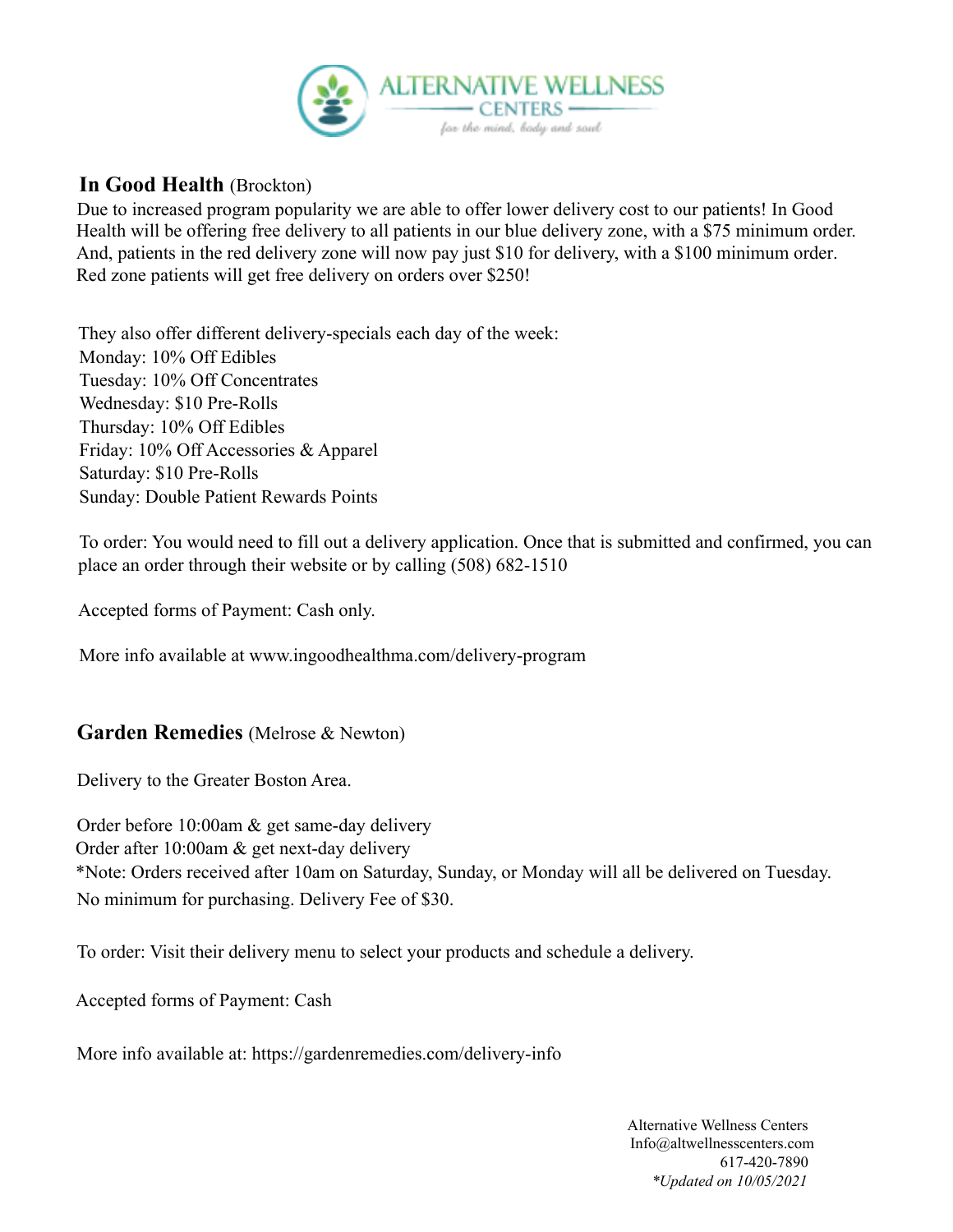

# **Mayflower Medicinals** (Boston)

Currently, their delivery program is limited to the Suffolk County area.

Delivery available Tuesday, Thursday, and Saturday.

Delivery Minimum is \$150 / Delivery Fee is \$10 / Delivery Fee waived for purchases\$250+.

Orders can be placed right through their online menu.

Accepted forms of Payment: Cash and CanPay

More info available at: https://mayflowermedicinals.com/delivery/

**NETA** (Brookline & Northampton)

Delivery to Greater Boston and Northampton Areas

Delivery available Tuesday, Thursday, and Saturday.

Delivery is limited to your primary, state-registered residence by law.

A*ll delivery fees are waived but a minimum of\$200 must be placed for delivery.*  Orders can be placed right through their menu online.

Accepted forms of Payment: Debit card payment (Required to reduce unnecessary exposure risk.)

#### **Resinate** (Worcester)

Same day delivery if order is made before 12PM. After 12PM next day delivery.

\*No delivery fee with minimum purchase\*

RESINATE Home delivery has expanded its delivery zones. They have plans to expand all the way into Boston. Sign up for their email newsletter to get notified when they expand further.

Accepted forms of Payment: Cash, Debit, and CanPay

More info available at: https://www.iresinate.com/

Alternative Wellness Centers Info@altwellnesscenters.com 617-420-7890 *\*Updated on 10/05/2021*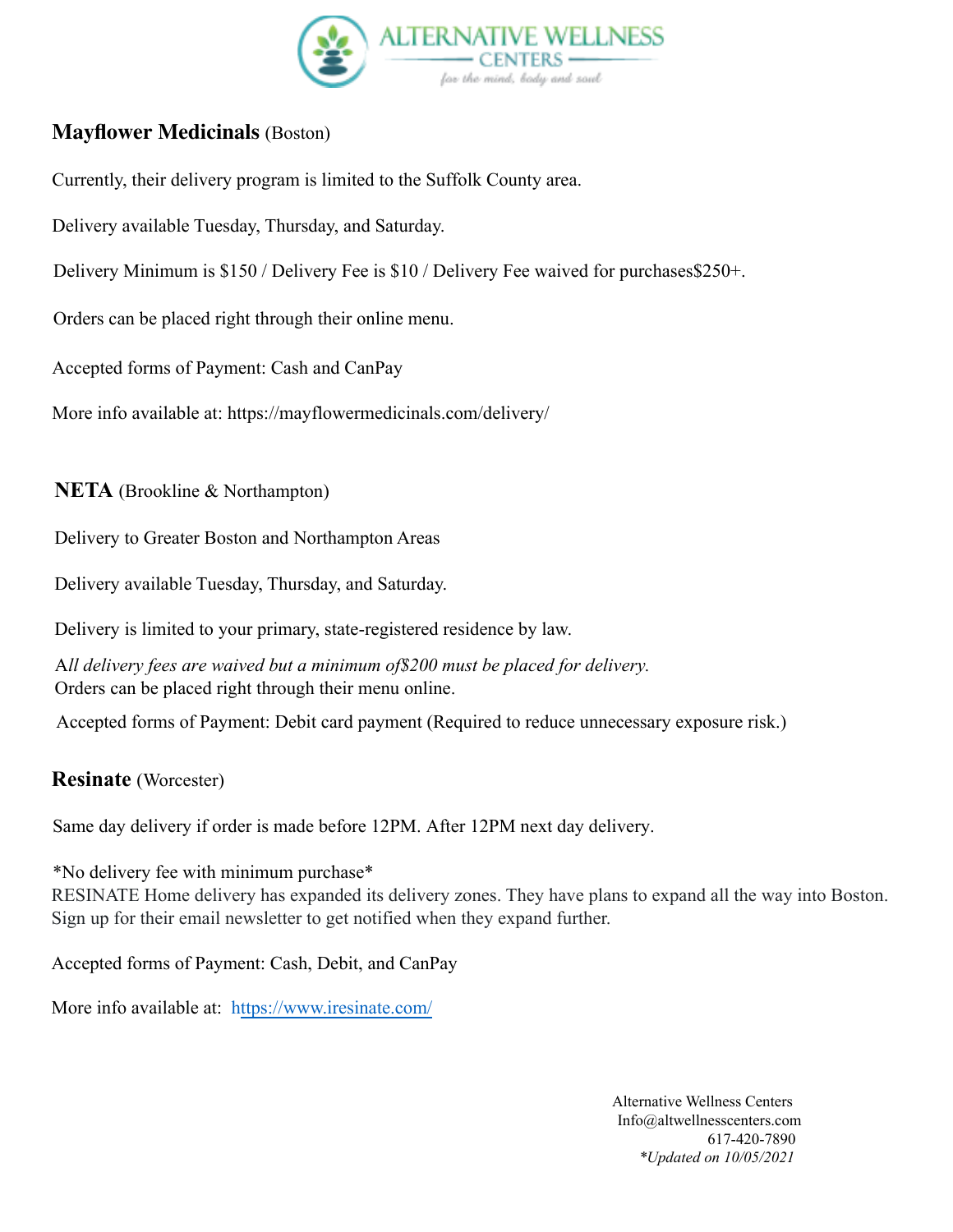

# **Patriot Care** (Boston, Greenfield, & Lowell)

Delivers to Worcester County, Essex County, and Franklin County.

*Delivery is free during this introductory period, with a minimum required purchase of \$100. Product prices are the same as in dispensaries.*

Franklin County patients: Please place your order by 4pm on Thursdays for delivery on the following Wednesday between 10:30am - 3:30pm. We will notify you when we are 30 minutes away.

Worcester County patients: Please place your order by 4pm on Fridays for delivery on the following Friday between 10:30am - 3:30pm. We will notify you when we are 30 minutes away.

Essex County patients: Please place your order by 4pm on Fridays for delivery on the following Tuesday between 10:30am - 3:30pm. We will notify you when we are 30 minutes away.

To order: Please email the following information to Patriot Care at delivery@patriotcare.org:

1. The specific products and quantities you wish to order. Please view our current menu on the dispensary site .

2. Your contact name, MMJ ID Card Number, a phone number you can be reached at, your email address, and your home delivery address

3. Any coupons or offers you wish to apply (please be specific).

We will send you an initial confirmation upon receipt, and a final confirmation once we have packed your order for delivery.

Accepted forms of payment: Cash only at this time.

More info at: https://patriotcare.org/home-delivery

# **Revolutionary Clinics** (Somerville & Cambridge)

Delivers to Arlington, Belmont, Boston, Brookline, Cambridge, Charlestown, Chelsea, Everett, Lexington, Lynn, Lynnfield, Malden, Marblehead, Medford, Melrose, Newton, Peabody, Reading, Revere, Salem, Saugus, Somerville, Stoneham, Swampscott, North Reading, Nahant, Watertown, Waltham, Wakefield, Winchester, Winthrop, Woburn, Peabody, Salem, Swampscott, Marblehead, North Reading and Nahant.

*\*\$10 Delivery Fee on Orders under \$200\**

*\$100 Minimum to order with free delivery on all orders over \$200*

Patients may also schedule a drop off time for the delivery. Same day or next day delivery; dependent on the influx of orders.

Orders can be made right through their online menus.

Accepted forms of payment: Cash or Debit Card

More info available at https://www.revolutionaryclinics.org/order-online/delivery/ Alternative Wellness Centers

Info@altwellnesscenters.com 617-420-7890 *\*Updated on 10/05/2021*